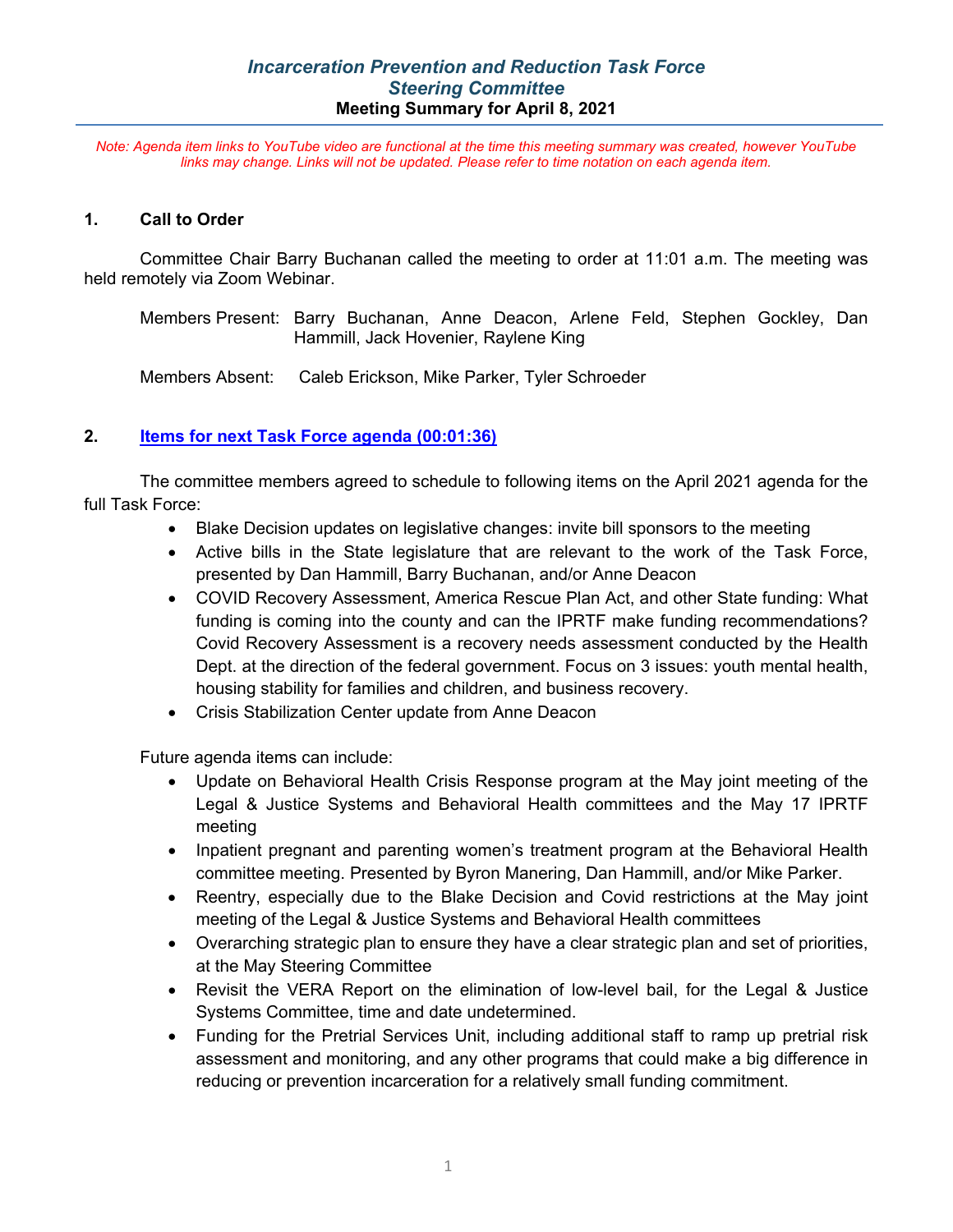#### **3. [Communications Strategy \(00:32:40\)](https://youtu.be/oQ6lzXlYtyQ?t=1962)**

Barry reported on the Council resolution to review and enhance opportunities for public participation in Whatcom county.

Deacon reported that the County and City of Bellingham agreed to fund communications around the homeless housing issue. They also hired someone to do communications for the Ground-level Response and Coordinated Engagement (GRACE) and Law Enforcement Assisted Diversion (LEAD) programs and the behavioral health crisis response expansion. She is working with the County Finance Division on an open request for proposals (RFQ) to develop a communications roster that the County staff can pull from without going through a contracting process. Once on the qualifications roster, the County staff can choose someone to work with. They have identified the process and identified the qualifications required, and are now seeking people to respond.

The Committee members discussed the possibility of using the Western Washington University (WWU) journalism department professors, how to engage those on the roster, encouraging people to apply for the roster, developing a document with qualifications and areas of focus specific to the task force; whether a consultant would develop a plan and set up the process, or carry out a plan; Task Force co-chairs developing op-ed pieces for the local media, and not focusing on one issue, but include things that all the committees are doing.

Next steps are to reach out to folks who might be interested in doing this work for the IPRTF and ask them apply to the general roster and create a job description specific to the IPRTF. Keep media content focused on specific issues relevant in the community at the time.

#### **4. [Annual Report to County Council & Executive](https://youtu.be/oQ6lzXlYtyQ?t=2893) (00:48:10)**

Jill Nixon, County Council Office, reported on the structure of the annual report, timeline, and potential content.

Committee members discussed potential content, including: the opening of the Crisis Stabilization Center, housing needs for people who are or have been involved in the criminal justice system, the impact of the Task Force on other community groups, agencies, and efforts by focusing on reducing incarceration, the broader impact the Task Force has had on community betterment initiatives that have taken root in the past few years, the Pretrial Process Workgroup, new monies coming into the county, framing accomplishments around issues identified in the Vera Report, and jail incarceration rates. Draft committee reports are due the end of April.

#### **5. [Other Business](https://youtu.be/oQ6lzXlYtyQ?t=4726) (01:18:47)**

Deacon reported on the crisis stabilization center announcement.